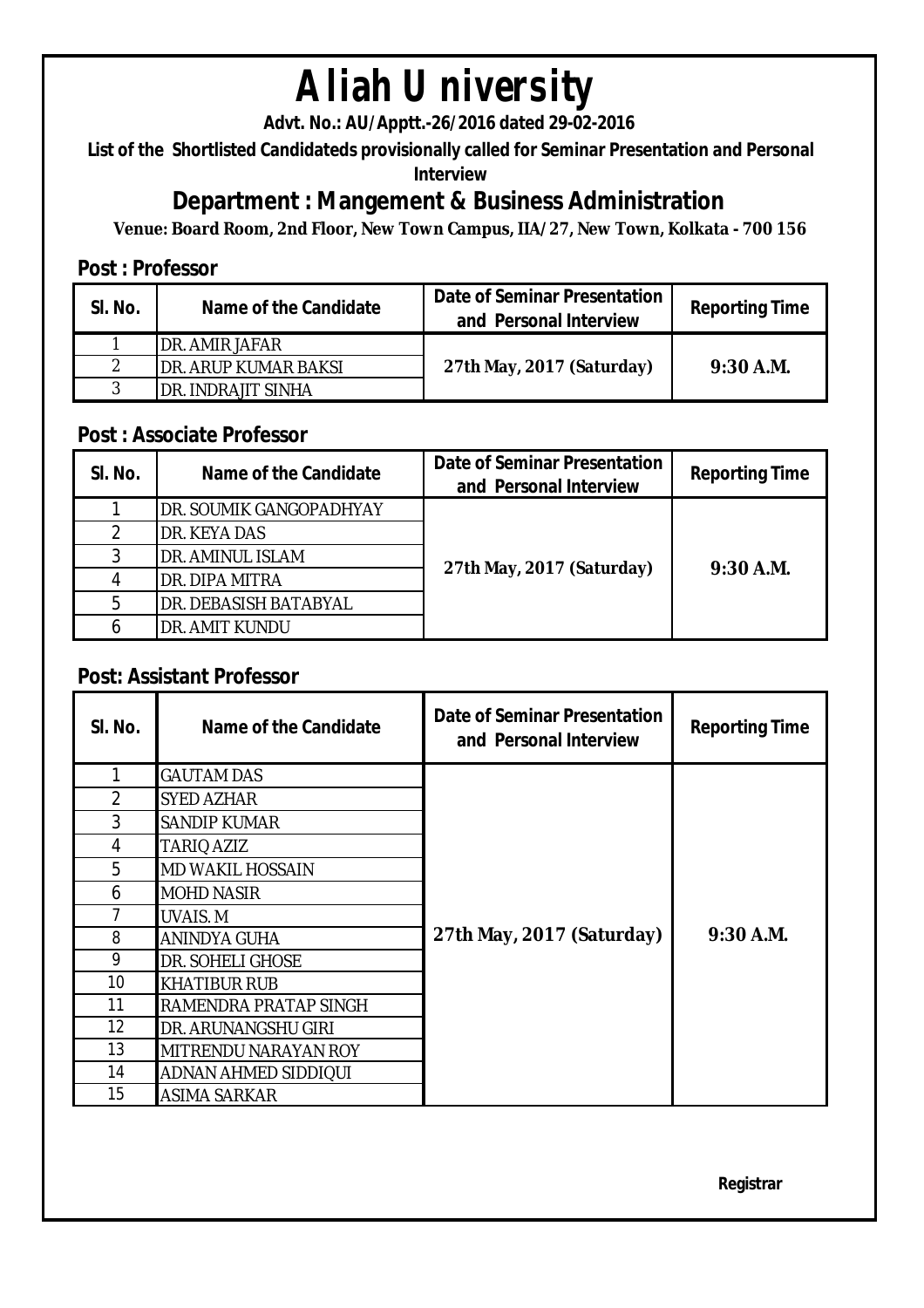## **Aliah University**

**Advt. No.: AU/Apptt.-26/2016 dated 29-02-2016** 

**List of the Shortlisted Candidateds provisionally called for Seminar Presentation and Personal Interview**

## **Department : Mangement & Business Administration**

**Venue: Board Room, 2nd Floor, New Town Campus, IIA/27, New Town, Kolkata - 700 156**

#### **Post: Assistant Professor**

| SI. No. | <b>Name of the Candidate</b> | <b>Date of Seminar Presentation</b><br>and Personal Interview | <b>Reporting Time</b> |
|---------|------------------------------|---------------------------------------------------------------|-----------------------|
| 16      | DR. RATIDEV SAMAL            |                                                               | $9:30$ A.M.           |
| 17      | RICHA GUPTA                  |                                                               |                       |
| 18      | MOHD SHAHID ALI              |                                                               |                       |
| 19      | SABLU KHAN                   |                                                               |                       |
| 20      | SAYANTAN KUNDU               |                                                               |                       |
| 21      | <b>AMINUL HAQUE</b>          |                                                               |                       |
| 22      | <b>FURQUAN UDDIN</b>         | 27th May, 2017 (Saturday)                                     |                       |
| 23      | MUHAMMED SHAKEER P           |                                                               |                       |
| 24      | MANIDIPA DASGUPTA            |                                                               |                       |
| 25      | <b>INDRANEEL MANDAL</b>      |                                                               |                       |
| 26      | <b>IZHAR AHMAD</b>           |                                                               |                       |
| 27      | MD SHAHNAWAZ HAIDAR          |                                                               |                       |
| 28      | <b>GARGI LAHIRI</b>          |                                                               |                       |
| 29      | DR MD ISMAIL SHAIKH          |                                                               |                       |
| 30      | RAJAT GHOSH                  |                                                               |                       |
| 31      | MISAB P.T                    |                                                               | $9:30$ A.M.           |
| 32      | UMESH KUMAR YADAV            |                                                               |                       |
| 33      | <b>ASIF HASAN</b>            |                                                               |                       |
| 34      | <b>MONIRUL ISLAM</b>         |                                                               |                       |
| 35      | <b>ABIDA KHATUN</b>          |                                                               |                       |
| 36      | CHANDRANI DUTTA              |                                                               |                       |
| 37      | SYED AHMED SAAD              |                                                               |                       |
| 38      | MADHUMITA PAL MOHANTA        |                                                               |                       |
| 39      | MOHD NAYYER RAHMAN           | 28th May, 2017 (Sunday)                                       |                       |
| 40      | RIZWANA KHATUN               |                                                               |                       |
| 41      | SAWOOD ANWAR                 |                                                               |                       |
| 42      | DEBASISH BATABYAL            |                                                               |                       |
| 43      | MD FAIZ AHMAD                |                                                               |                       |
| 44      | <b>NASREEN NASAR</b>         |                                                               |                       |
| 45      | ZARNIGAH PARWEZ              |                                                               |                       |
| 46      | <b>HEMANT</b>                |                                                               |                       |
| 47      | MOHD TARIQ                   |                                                               |                       |
| 48      | <b>BANHI GUHA</b>            |                                                               |                       |

**Registrar**